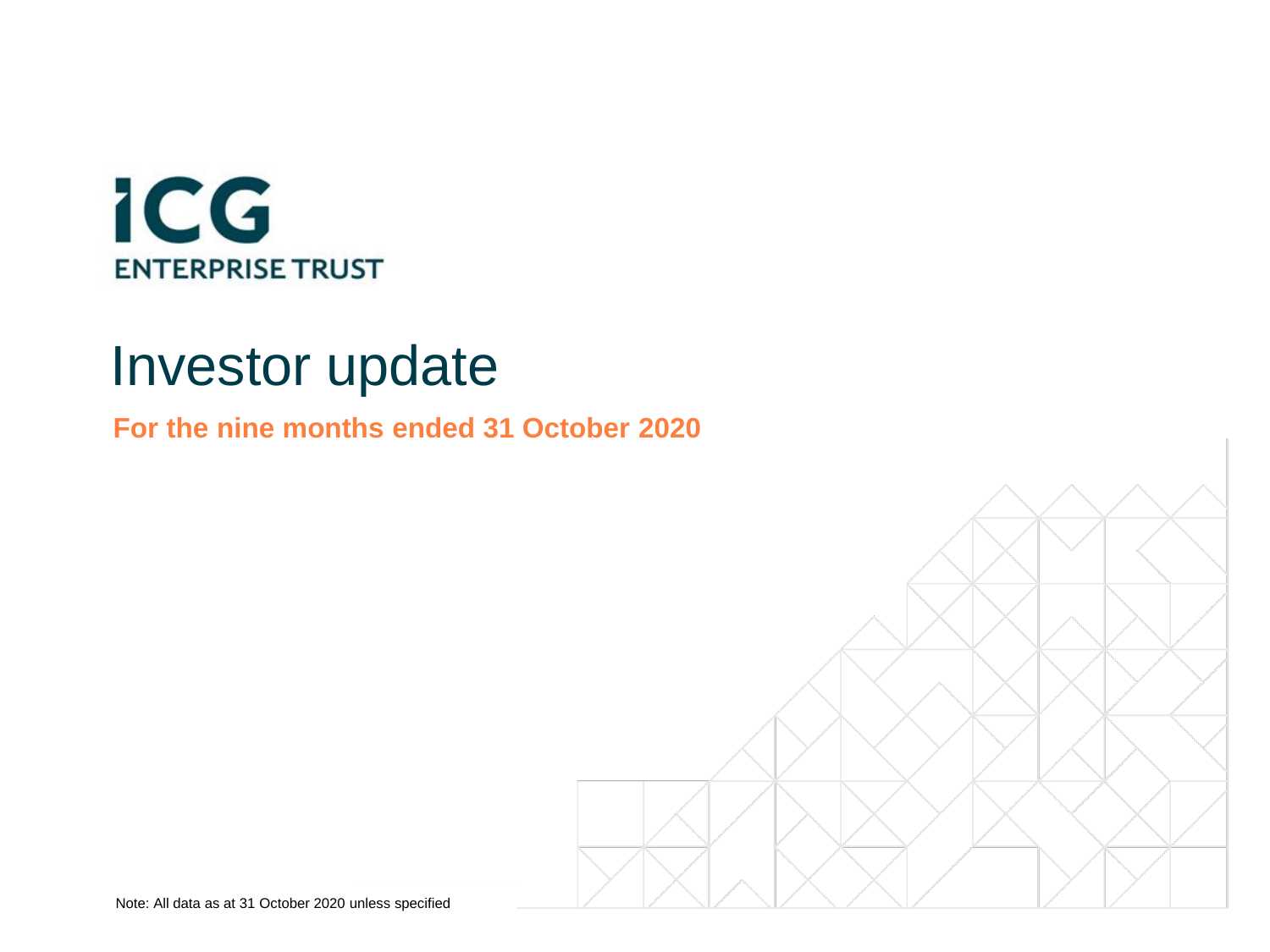## **Opening remarks**

### Strong performance delivered during volatile economic environment

| Last nine months<br>(1 Feb - 31 Oct 2020)                                                                                    | Last three months<br>$(1$ Aug $- 31$ Oct 2020)                                                                                                                  | Momentum continued in Q4<br>$(1$ Nov $-31$ Jan 2021)                                                          |
|------------------------------------------------------------------------------------------------------------------------------|-----------------------------------------------------------------------------------------------------------------------------------------------------------------|---------------------------------------------------------------------------------------------------------------|
| $\triangleright$ Demonstrated quality of team and<br>benefits of differentiated strategy<br>▶ Actively managed our portfolio | $\triangleright$ Success across the business in<br>Q <sub>3</sub><br>$\blacktriangleright$ +12.1% local currency portfolio<br>return for the quarter, driven by | ▶ Growing investment pipeline<br>enabling continued deployment<br>into attractive investment<br>opportunities |
| $\triangleright$ Continued to source deals                                                                                   | +17.6% return in High Conviction<br>Investments                                                                                                                 | $\triangleright$ Strong realisations continue to<br>demonstrate upside in our<br>portfolio                    |
| $\blacktriangleright$ Realisations continued to<br>demonstrate upside                                                        | $\triangleright$ Continued investment activity<br>across our portfolio                                                                                          | Encouraging signs for portfolio<br>valuations                                                                 |
| ▶ Progressed against strategic<br>objectives                                                                                 |                                                                                                                                                                 |                                                                                                               |
| $\triangleright$ NAV per share $+9.6\%$ total return<br>over last nine months                                                |                                                                                                                                                                 |                                                                                                               |

iCG **ENTERPRISE TRUST**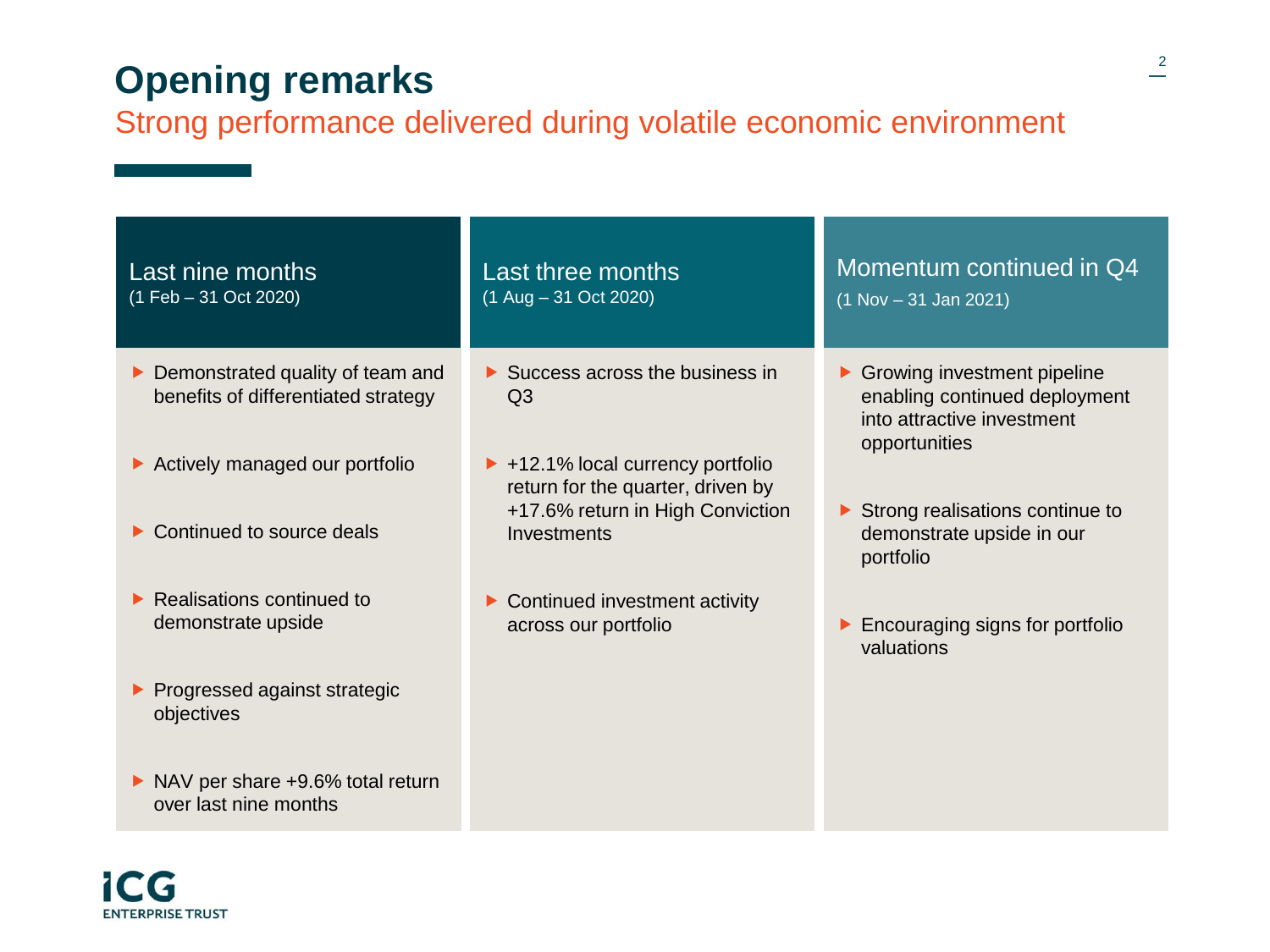## **ICG Enterprise Trust**

#### Investing in private companies to generate long-term returns

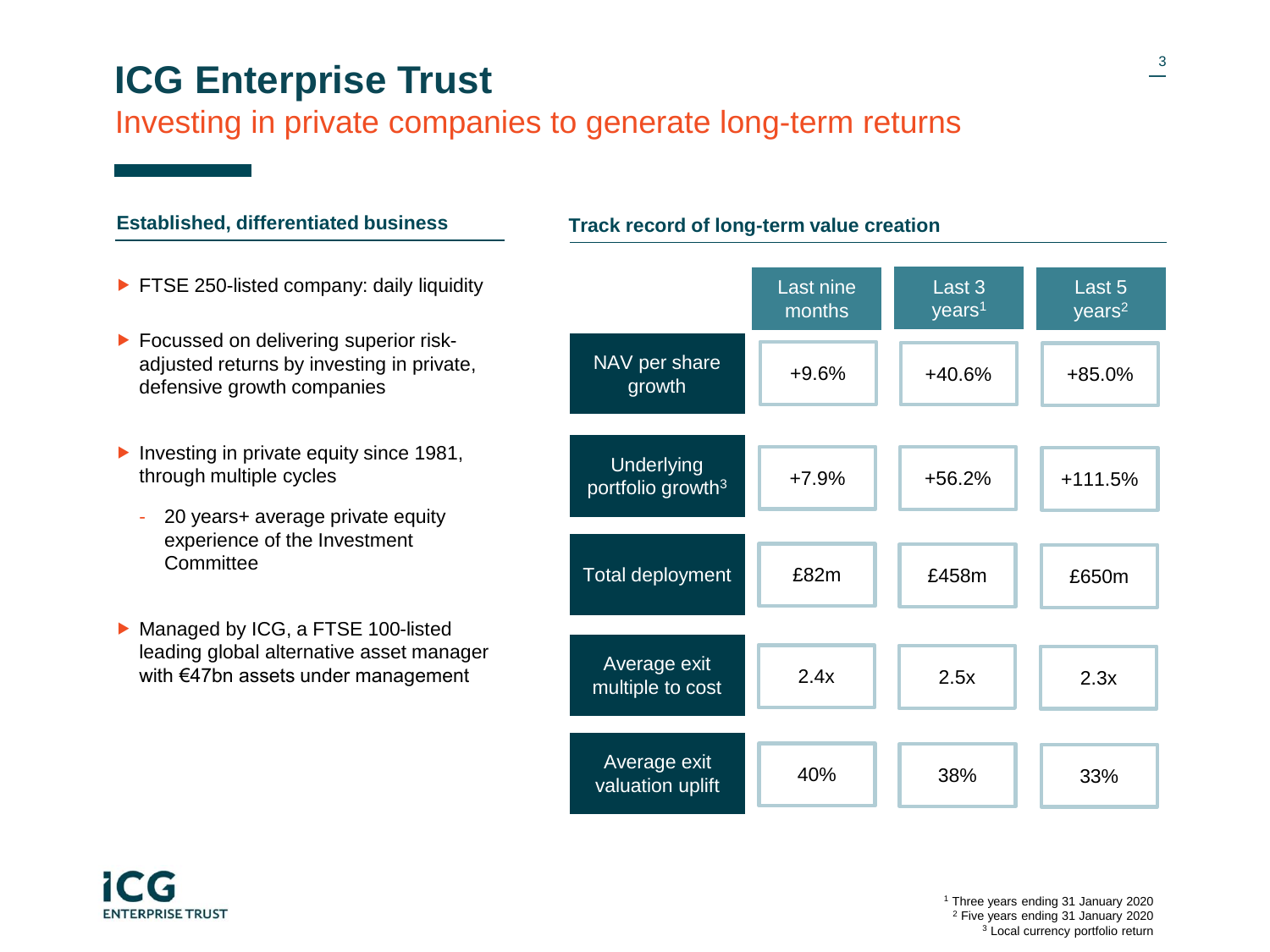## **ESG** Integrated in all we do

- ▶ Long-standing area of focus for ICG
	- ESG considerations embedded across business
	- Led by Eimear Palmer, Responsible Investing **Officer**
- Integrated within ICG Enterprise Trust investment and monitoring process
	- Detailed and active diligence on all High Conviction Investments and Third Party Fund commitments
	- Integral part of Investment Committee decisions
	- Active engagement and monitoring of ESG performance
- ▶ Robust governance at the heart of ICGT and private equity model more broadly
	- ICG Enterprise Trust
	- Third party managers
	- Direct investments

**ENTERPRISE TRUST** 

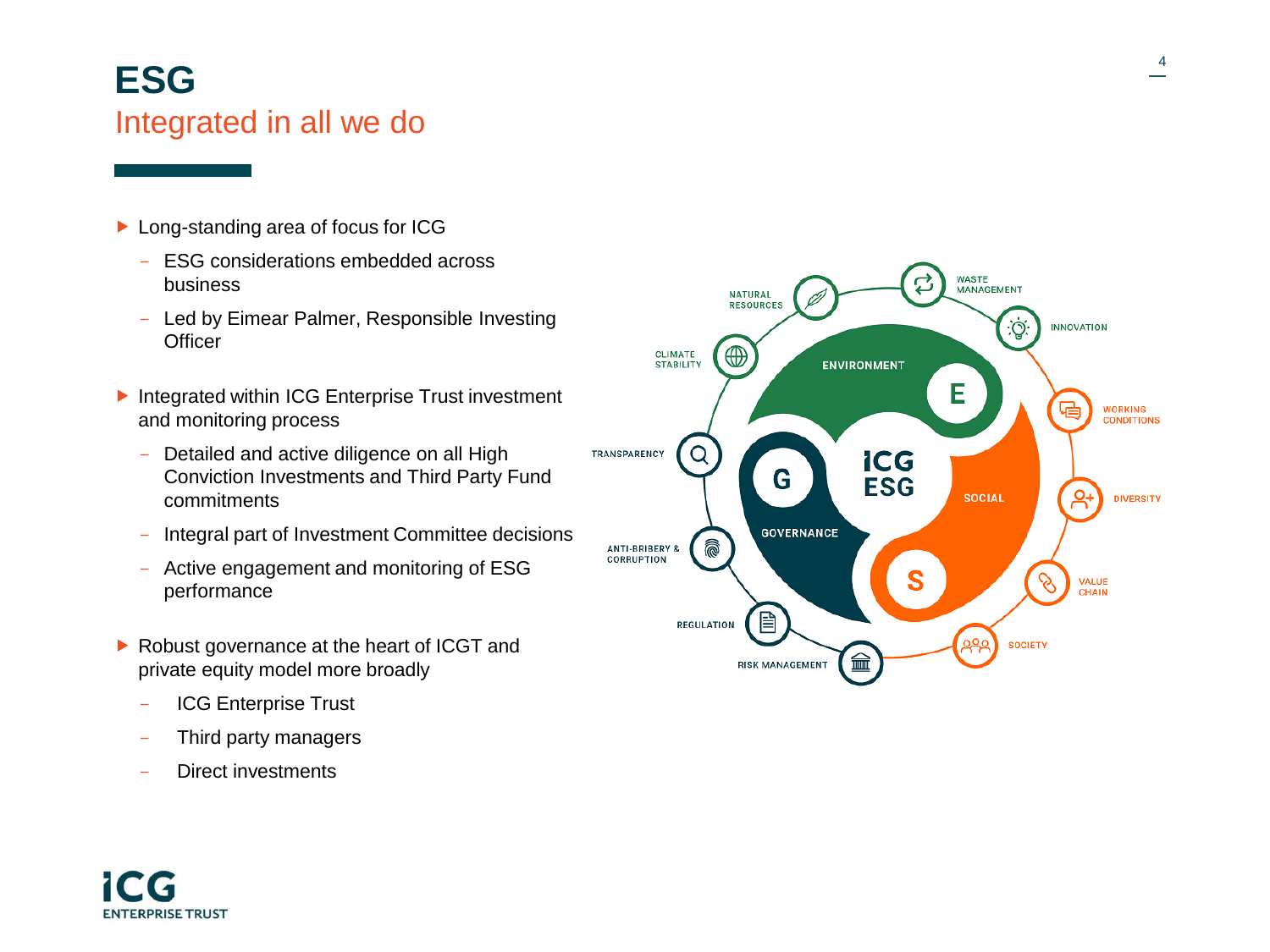## **Our track record**

### Strong performance investing and managing our portfolio



o Currency movements

Local currency portfolio return

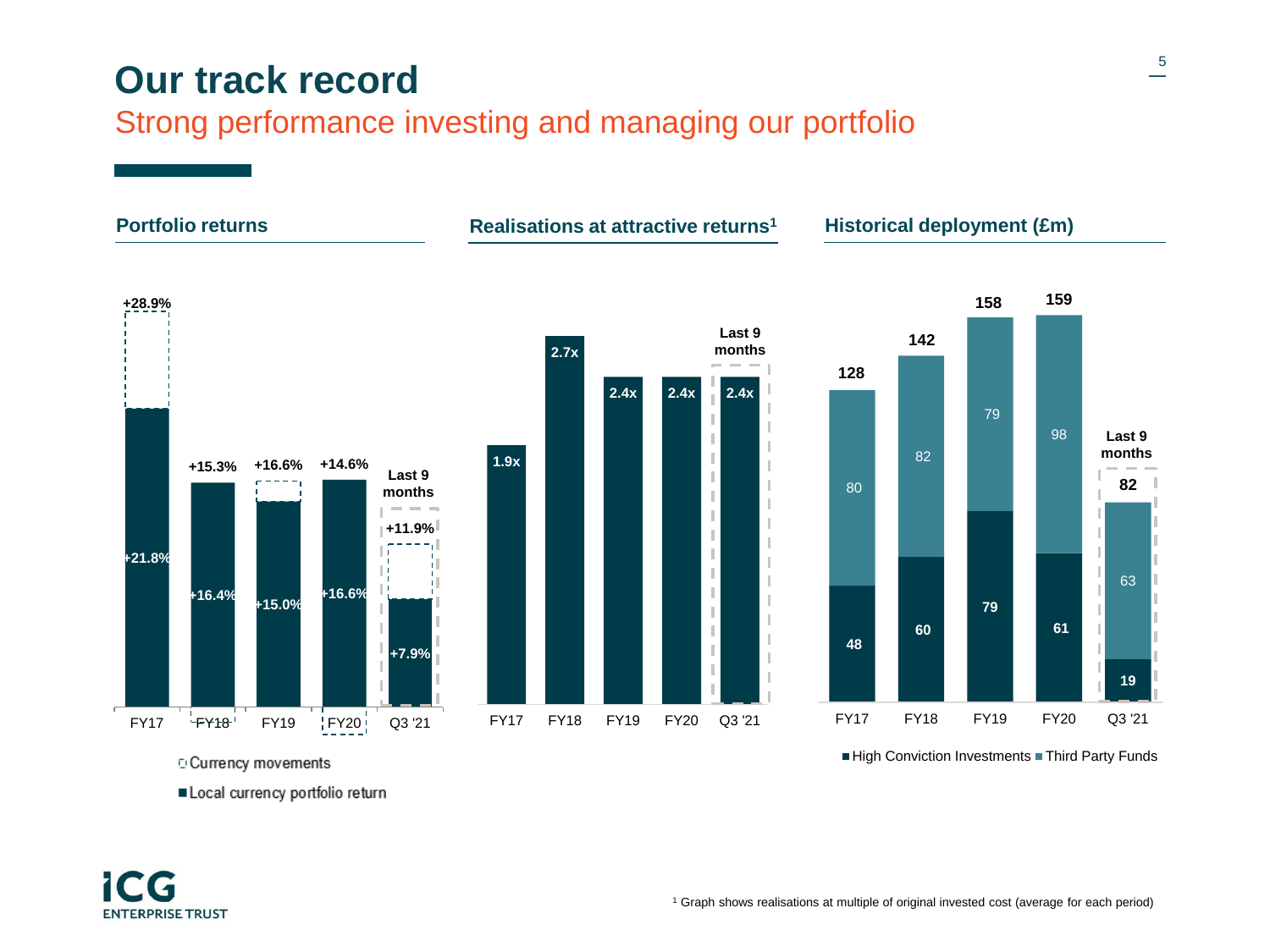## **Our track record** Driving value for our shareholders

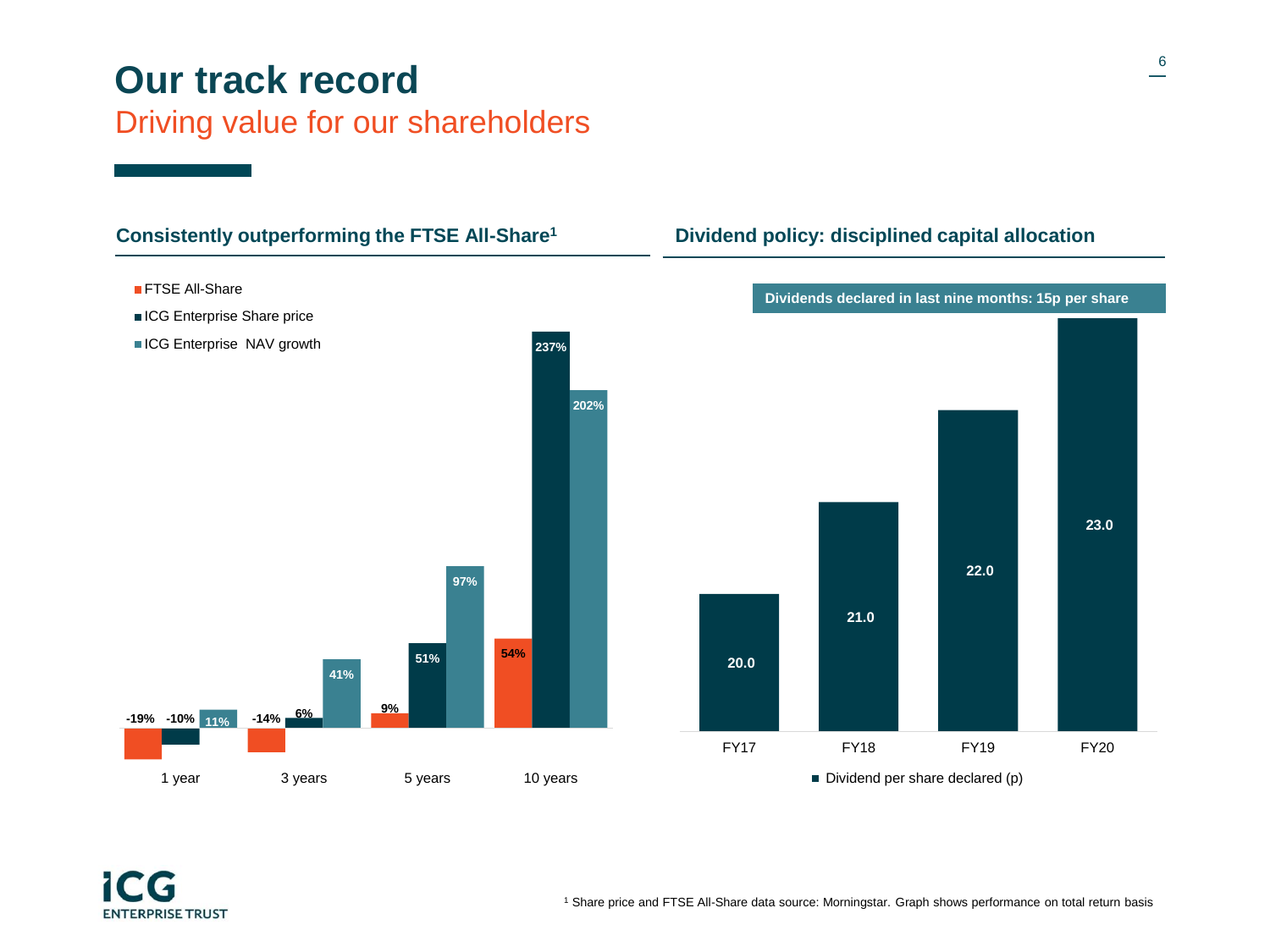## **Q3 Highlights** Strong performance through period of extreme uncertainty



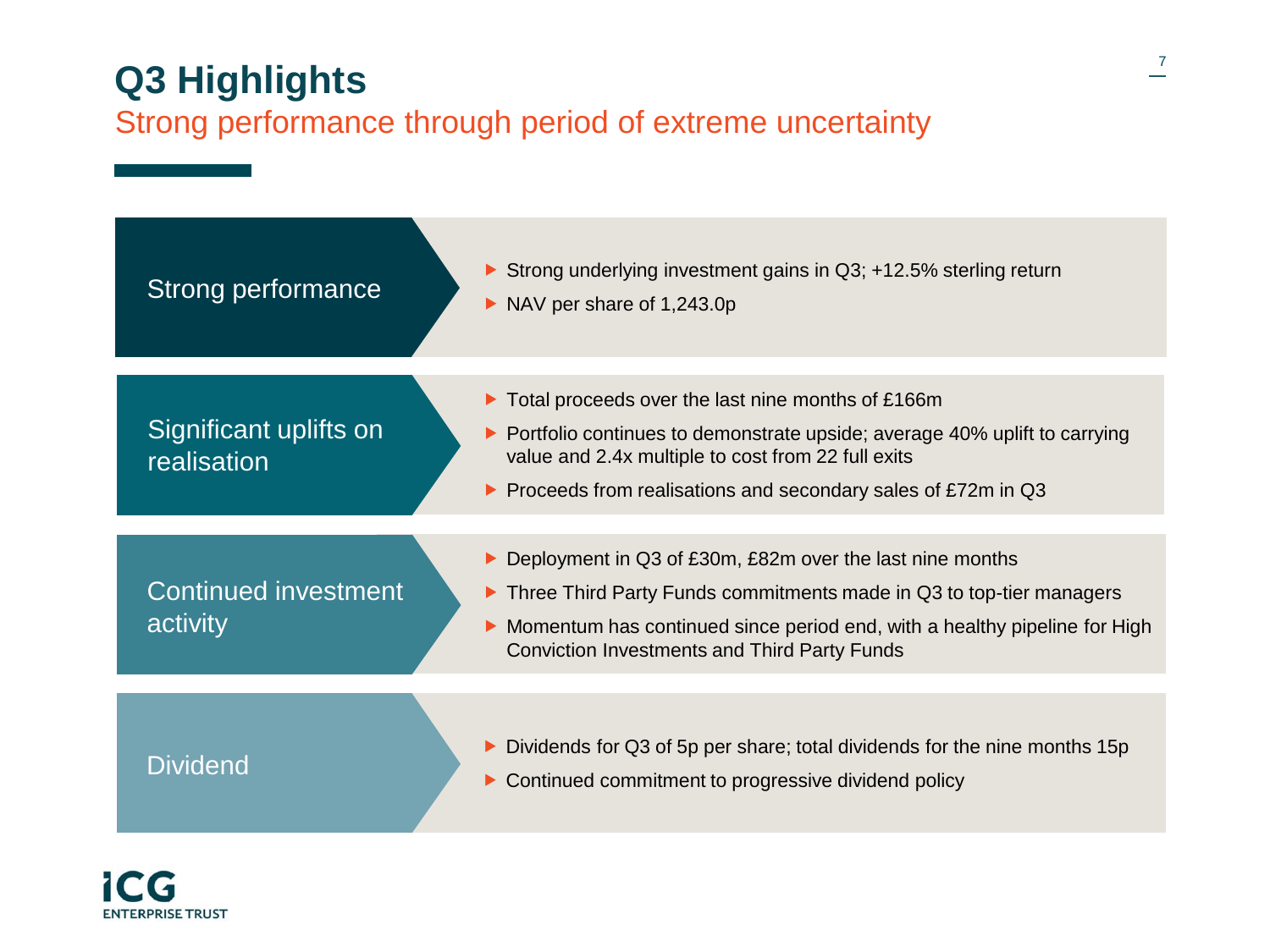## **Portfolio during the quarter**

Valuation uplifts and new investments drive growth

# **Portfolio value (£m)** 12.5% return during the quarter **81892 765 (72)** 378 340  $425$  and  $440$ 31 July 2020 Investment Realisations Valuation uplifts FX 31 October 2020 High Conviction Investments Third Party Funds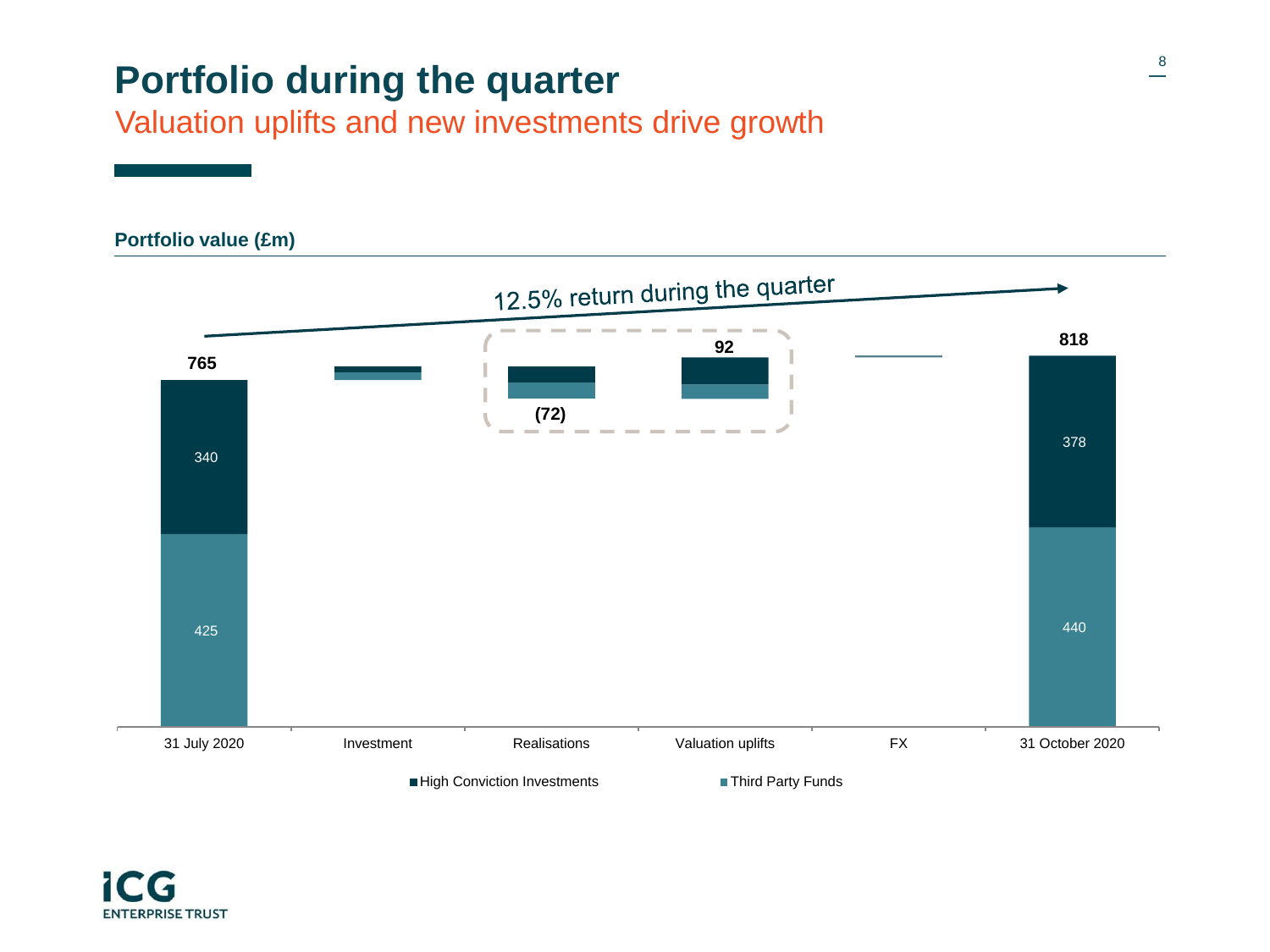## **Our portfolio today**

### Strategically positioned for defensive growth



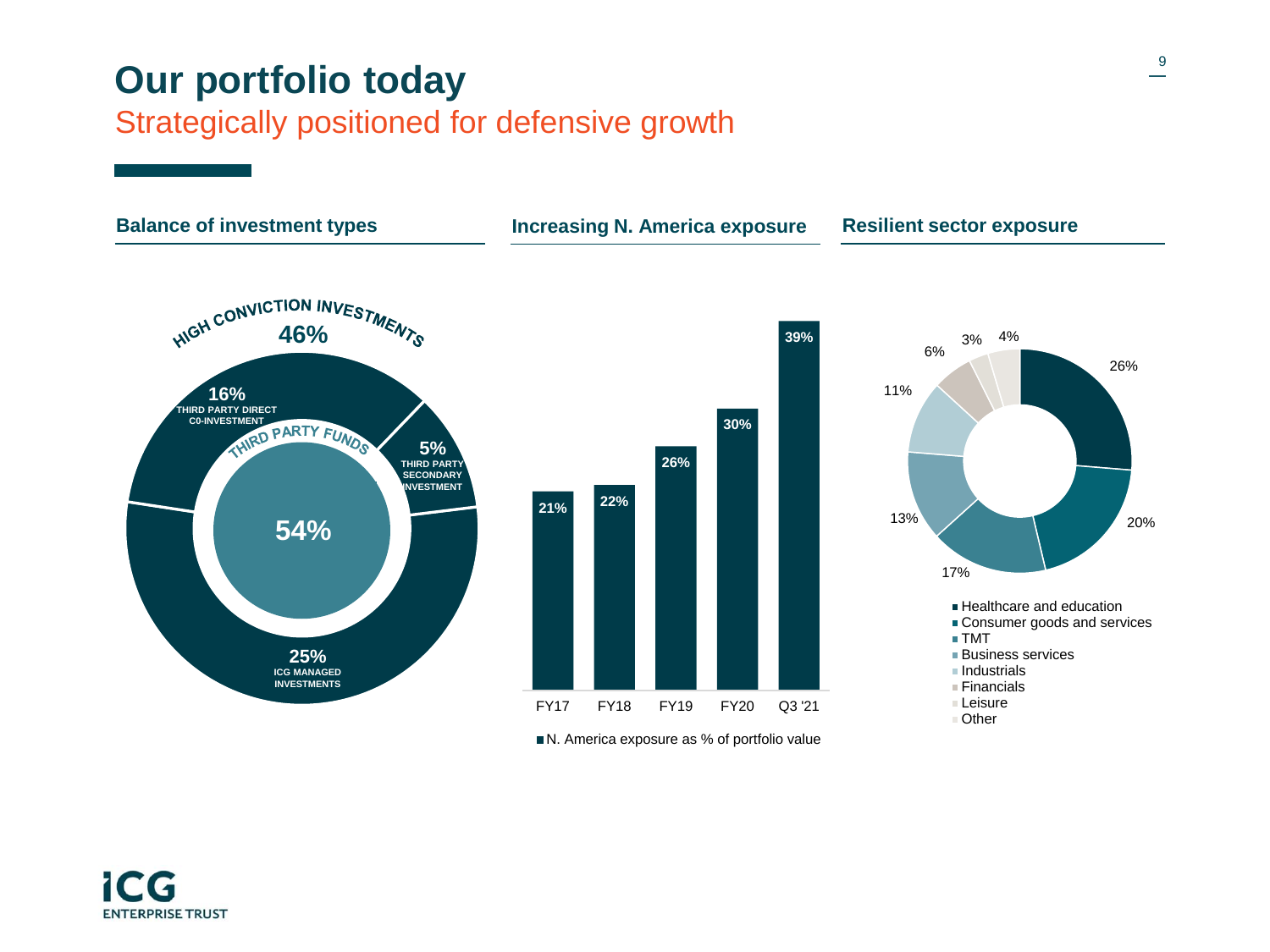## **Focus on our Top 10 investments**

### Managing diversification and exposure

- ▶ Top 10 investments represent 29% of portfolio value and Top 30 investments represent 48%
- Broad diversification across sector, vintage and geography
- ▶ 8 out of the top 10 investments are High Conviction Investments
- ▶ With the exception of Telos, we invest in funds of all of the underlying managers
	- Underlines the critical nature of Third Party Funds to our strategy of sourcing High Conviction Investments

|                       | <b>PETSMART</b>                   | Domus <sup>()</sup>   | <b>MINIMAX</b>              | <b>For Telos MILHS TOOC</b> |                                   |                | YUDO               | <b>S VISMA FROMERI</b>      |                                   | City & County<br>Healthcare Group |
|-----------------------|-----------------------------------|-----------------------|-----------------------------|-----------------------------|-----------------------------------|----------------|--------------------|-----------------------------|-----------------------------------|-----------------------------------|
| Rank                  | 4                                 | $\mathbf{2}^{\prime}$ | 3                           | $\overline{4}$              | 5                                 | $6\phantom{1}$ | $\overline{ }$     | 8                           | 9                                 | 10                                |
| <b>Manager</b>        | <b>BC</b> Partners                | <b>ICG</b>            | <b>ICG</b>                  | <b>Direct</b>               | Gridiron                          | <b>ICG</b>     | <b>ICG</b>         | ICG/Hq<br>Capital           | PAI<br><b>Partners</b>            | Graphite<br>Capital               |
| Year of<br>investment | 2015                              | 2017                  | 2018                        | 1998                        | 2016                              | 2019           | 2017               | 2017/<br>2020               | 2019                              | 2013                              |
| <b>Sector</b>         | Consumer<br>goods and<br>services | Healthcare            | <b>Business</b><br>services | <b>TMT</b>                  | Consumer<br>goods and<br>services | Healthcare     | <b>Industrials</b> | <b>Business</b><br>services | Consumer<br>goods and<br>services | Healthcare                        |
| Country               | <b>USA</b>                        | France                | Germany                     | <b>USA</b>                  | <b>USA</b>                        | Italy          | Hong<br>Kong       | Norway                      | UK                                | UK                                |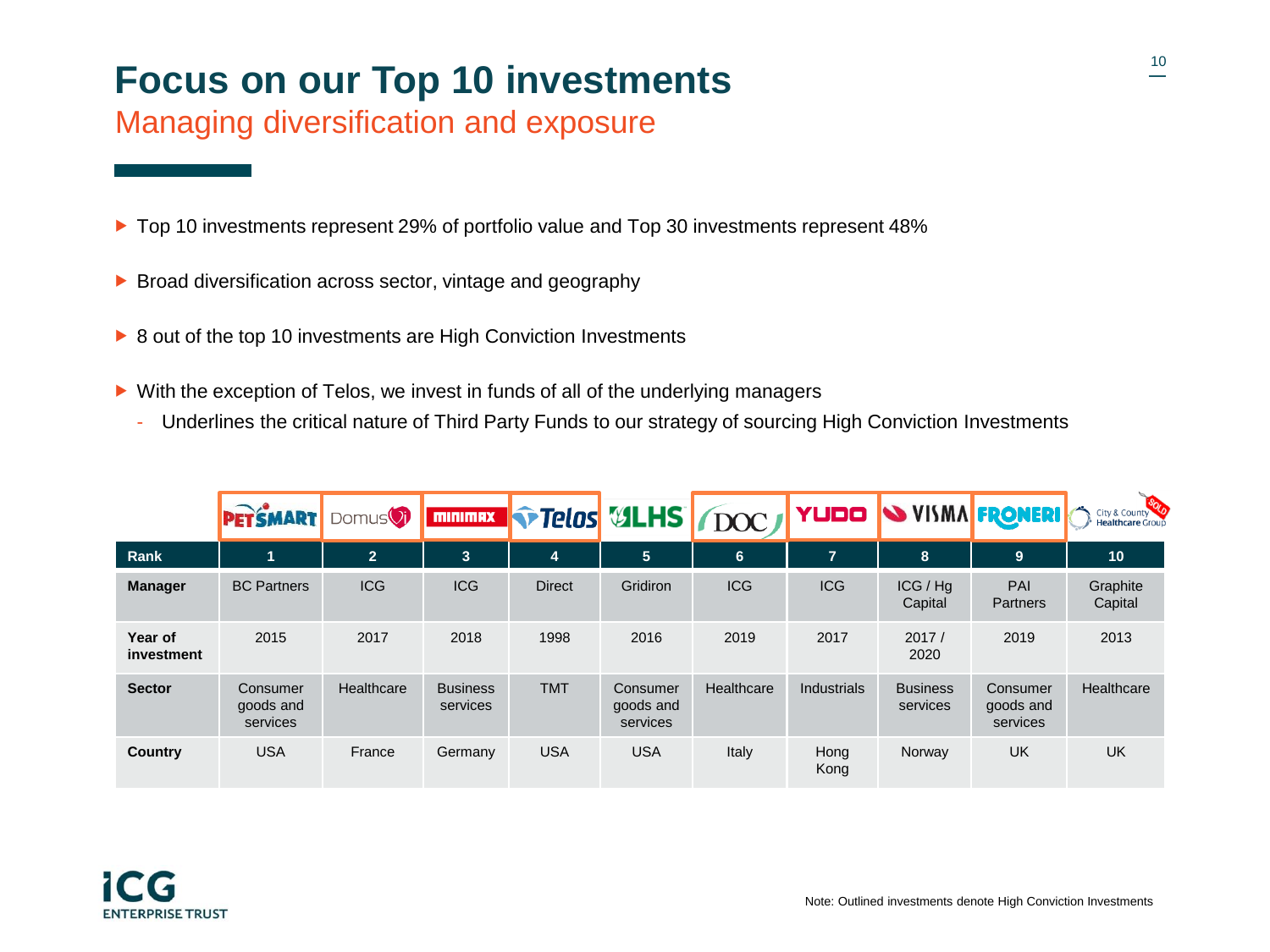## **Realisations**

### Exit activity generating 2.4x return on cost

- ▶ £166m<sup>1</sup> of proceeds over last nine months
	- £72m of secondary sales, released £42m of undrawn commitments
	- Cash proceeds 12%<sup>2</sup> of opening portfolio value
- ▶ 22 full realisations, average uplift of 40% and average return of 2.4x cost
	- Consistent with five year weighted average uplift of 33% and return of 2.3x cost<sup>3</sup>
	- 12 realisations at double digit uplift to carrying value
- $\triangleright$  Other realisation activity in the Top 30 companies









# **ENTERPRISE TRUST**







1 Includes secondary sales proceeds

<sup>2</sup> Proceeds (excluding secondary sales) as a % of opening portfolio

<sup>3</sup> For five years to 31 January 2020

Note. Uplift calculated on proceeds received in the nine month period. Increase in gross value relative to the underlying managers most recent valuation prior to the announcement of the disposal. Excludes announced but not completed realisations.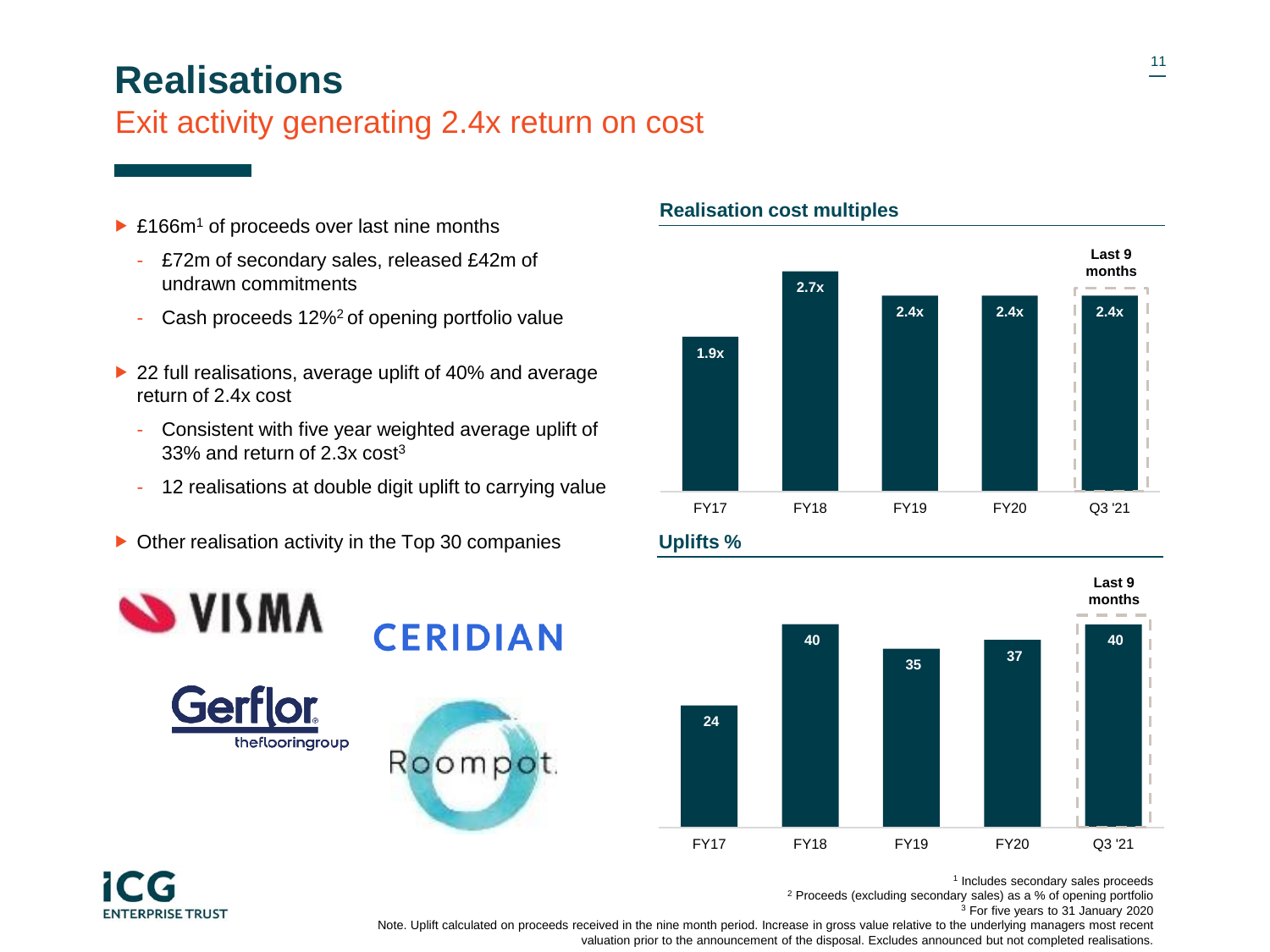## **Investments**

### Maintained deployment into attractive investment opportunities

- ▶ Deployment of £82m in last nine months, £30m in the quarter
- ▶ 42% of capital invested in Q3 was into High Conviction **Investments** 
	- \$5m (£4m): Visma (world's largest ever software buyout)
- Committed €7m (£6m) to Curium Pharma (leading provider of radiopharmaceuticals)
- ▶ Continue to favour businesses that display defensive growth characteristics
	- Relatively uncorrelated to economic cycles
	- Highly cash generative with high barriers to entry
- ▶ Continued new commitments to top-tier managers (£17m in Q3)
	- Bain XIII (£8m)
	- CD&R XI (£7m)

**ENTERPRISE TRUST** 

- Gridiron IV (£2m); top-up commitment





12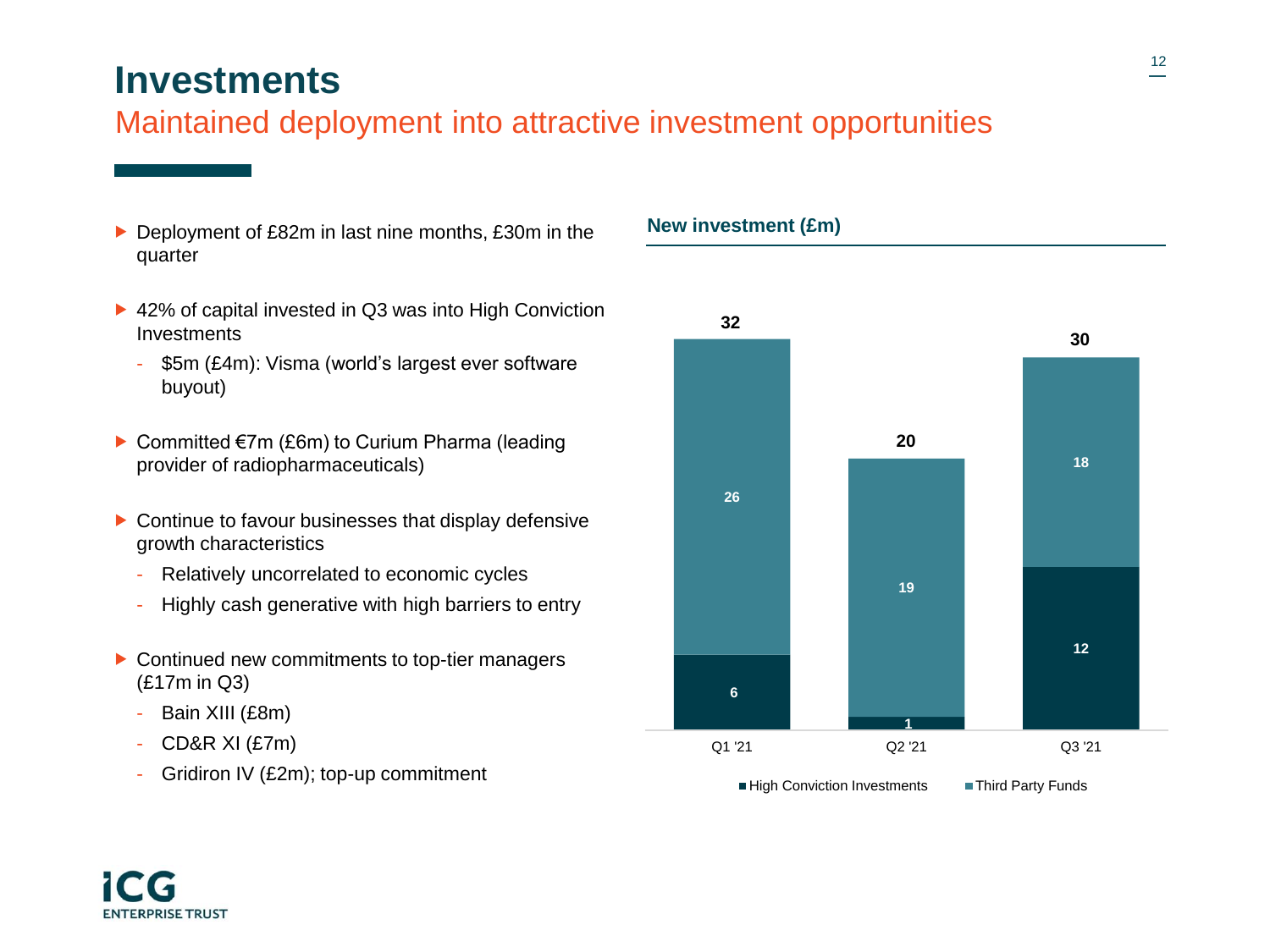## **Robust balance sheet**

Well positioned to take advantage of upcoming opportunities



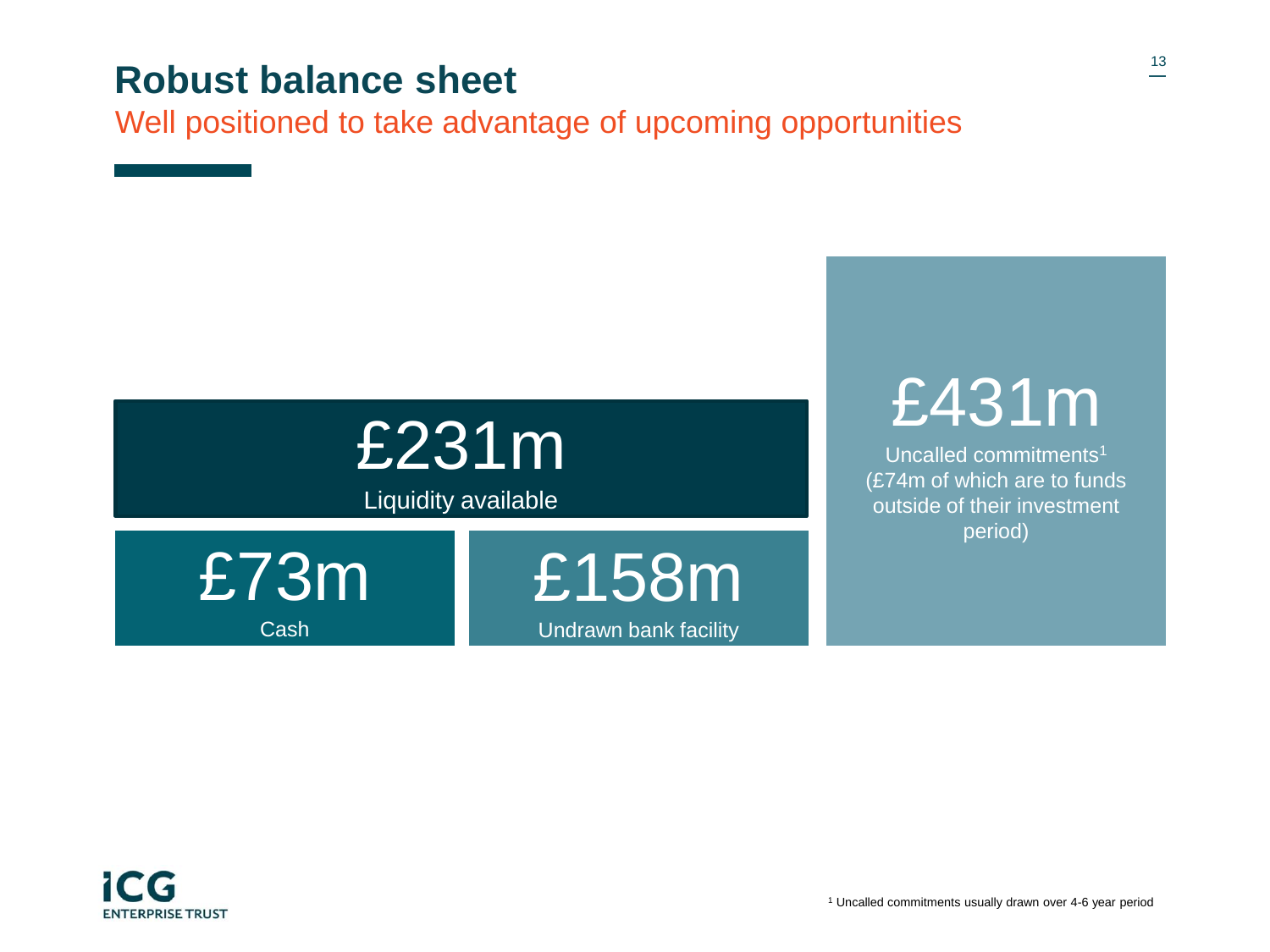## **Activity since period end**

Continued momentum across the business

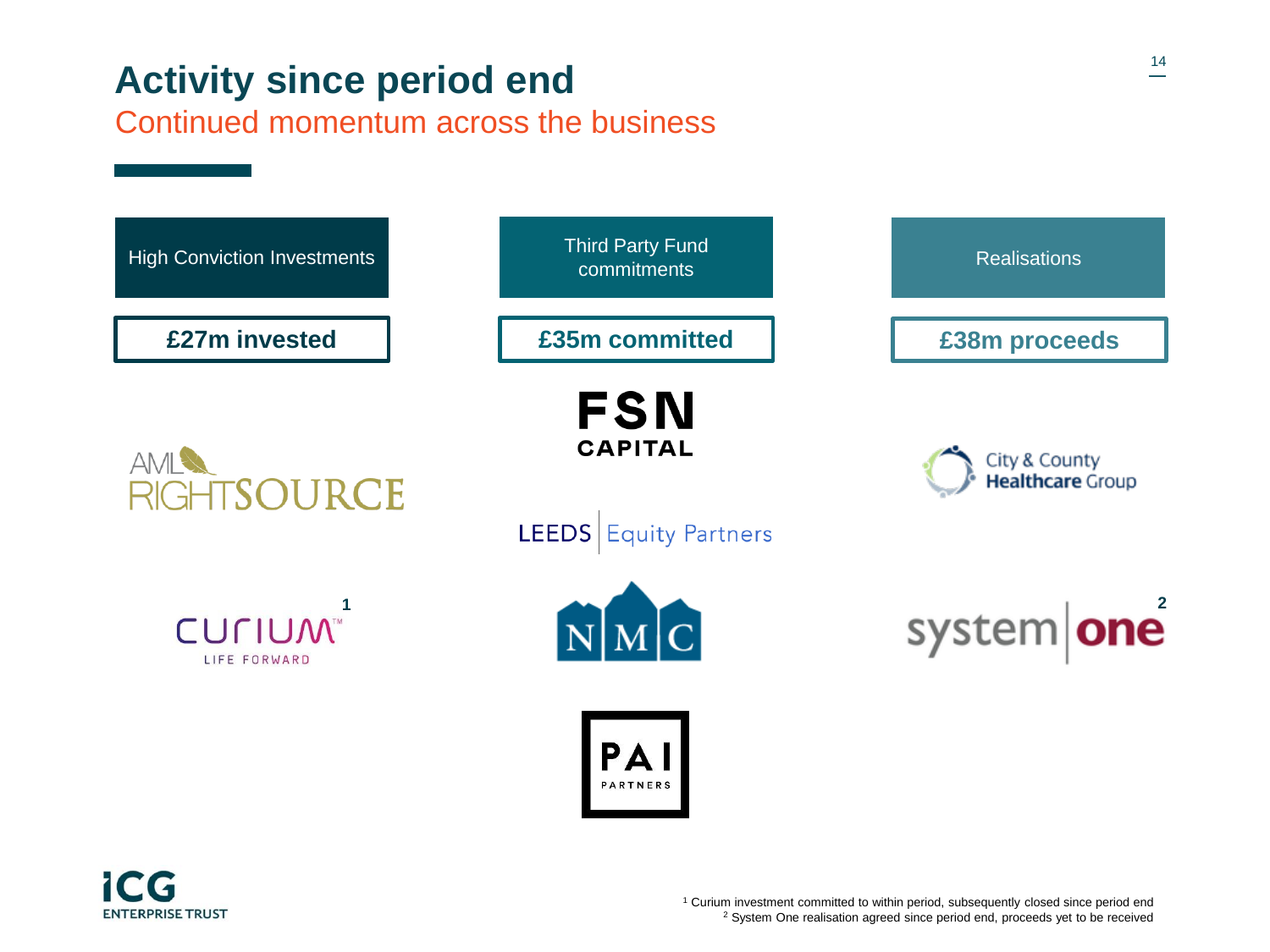## **Outlook** Differentiated approach to deliver significant value over long term

| <b>Differentiated</b><br>approach   | ► Combination of High Conviction Investments and Third Party Funds<br>provides a differentiated exposure to private companies<br>Focussed and stringent investment selection criteria to invest in defensive<br>▶<br>growth companies delivering superior risk-adjusted returns |
|-------------------------------------|---------------------------------------------------------------------------------------------------------------------------------------------------------------------------------------------------------------------------------------------------------------------------------|
|                                     |                                                                                                                                                                                                                                                                                 |
| Success evidenced<br>by performance | Strategy of actively managing our portfolio is resulting in strong and<br>resilient performance<br>Performance over the nine months, to 31 October 2020, underlines the<br>▶<br>strength of our team, processes and portfolio                                                   |
|                                     |                                                                                                                                                                                                                                                                                 |
| Continued momentum                  | • Momentum from Q3 has continued post period end<br>• Confidence in our investment strategy<br>Private equity market presents significant exciting opportunities                                                                                                                |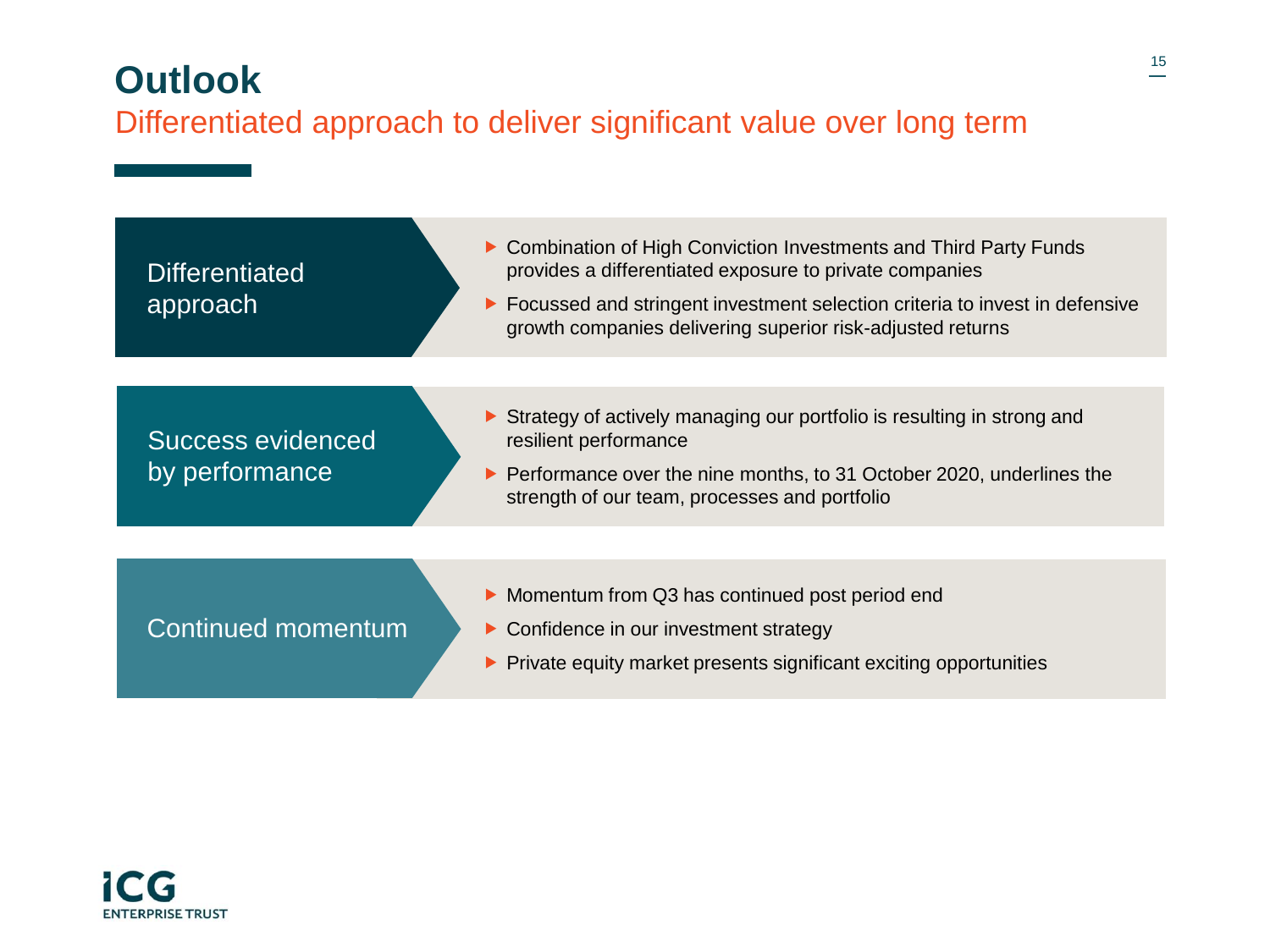## **Global disclaimer**

This document is being provided to you by the subsidiaries or affiliates of Intermediate Capital Group plc ("ICG", and together with their respective directors, officers, employees, partners, members, shareholders, advisers and agents, as the context requires, "the ICG Parties") on a strictly confidential basis and no part may be reproduced or redistributed in any form, by any means without the prior express written consent of ICG. This document is intended only for information purposes and convenient reference and does not create any legally binding obligation on any of the ICG Parties. The ICG Parties expressly disclaim any liability for the use, misuse, or distribution of this information to unauthorised recipients.

This document: (i) is not intended as an offer or solicitation with respect to the purchase or sale of any security or financial instrument; (ii) is not to be relied upon in evaluating the merits of investing in any securities; and (iii) is provided solely as reference material for background purposes. You should be aware that investing in a fund sponsored by ICG (an "ICG Fund") involves a high degree of risk, and there can be no assurance that an ICG Fund's investment objective will be achieved or that you will receive a return on your capital. The possibility of partial or total loss of capital from an investment in an ICG Fund will exist and you must be prepared to bear such losses. You should refrain from investing in an ICG Fund unless you fully understand all the risks involved and you independently determine that the investment is suitable for you. ICG is not your designated investment advisor.

ICG may encounter potential conflicts of interest in connection with the activities of an ICG Fund. Please see the applicable ICG Fund's offering memorandum or any other such similar documents for additional information. A private offering of interests in an ICG Fund may only be made pursuant to the final confidential private placement memorandum for the fund and any supplements (or any other such similar documents) thereto (the "Memorandum") and the fund's governing and subscription documents (together, the "Offering Documents"), which may be furnished to qualified investors on a confidential basis at their request for their consideration in connection with such offering. The information contained herein will be superseded by and is qualified in its entirety by reference to the Offering Documents, which contains additional information about the investment objective, terms and conditions of an investment in the fund and also contains tax information and risk and conflict of interest disclosures that are important to any investment decision regarding the fund. No person has been authorized to give any information or make any representations other than as contained in the Memorandum and, if given or made, any such information or representation must not be relied upon as having been authorized by the fund or any of the ICG Parties. A prospective investor should not invest in any fund interests unless satisfied that it (alone or together with its investment representative) has asked for and received all information that would enable the investor (or both of them) to evaluate the merits and risks of the proposed investment.

Although certain information has been obtained from, and is based upon sources that we consider reliable, none of the ICG Parties guarantee its accuracy, and it may be incomplete or condensed. All opinions, projections and estimates constitute the judgement of the ICG Parties, as of the date of the document and are subject to change without notice. The ICG Parties make no representation or warranty, express or implied as to the fairness, correctness, accuracy or completeness of this document. The ICG Parties accept no responsibility for any loss arising for any action taken or not taken by anyone using the information contained herein. This document is not to be relied upon in substitution for the exercise of independent judgment. ICG may have issued, and may in the future issue, other communications that are inconsistent with, and reach different conclusions from, the information contained herein. This document reflects the different assumptions, views and analytical methods of the analysts who prepared them and ICG is under no obligation to ensure that such communications are brought to the attention of any recipient of this document. Past performance should not be taken as an indication or guarantee regarding future performance, and no representation or warranty, express or implied is made regarding future performance. Moreover, certain information contained herein constitute "forward-looking statements," which may be identified by the use of forward-looking terminology such as "may," "will", "should," "expect," "anticipate," "target," "project," "forecast," "estimate," "intend," "continue" or "believe," or the negatives thereof or other variations thereon or comparable terminology. Any forward-looking statements or results in this presentation are based upon current assumptions, may be simplified and may depend on events outside ICG's control. Due to various risks and uncertainties actual events or results or the actual performance of the fund may differ materially from those reflected or contemplated in such forward-looking statements. Statements herein are made as of the date hereof unless stated otherwise herein.